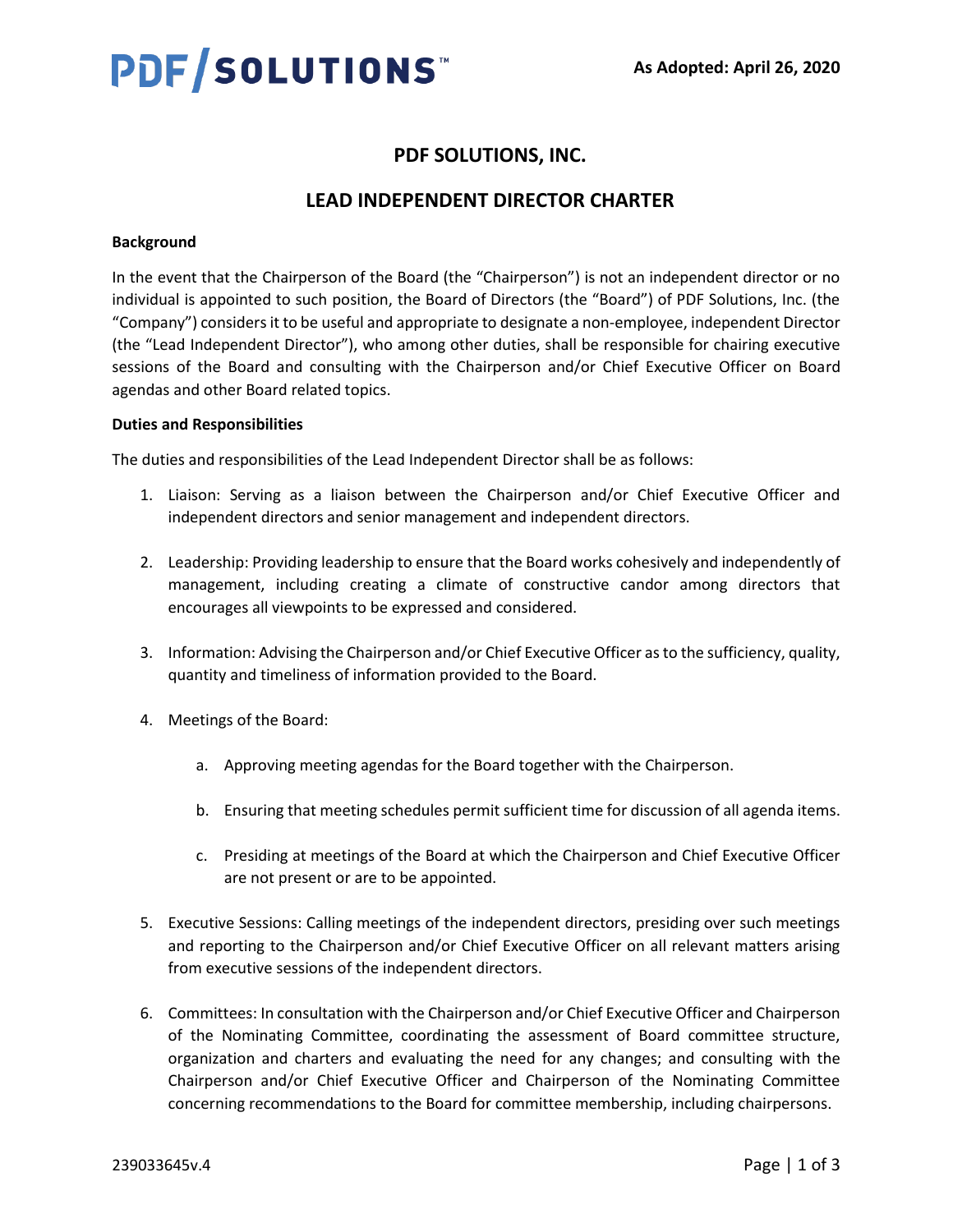## **LEAD INDEPENDENT DIRECTOR CHARTER**

- 7. Board Candidates: Along with the Chairperson of the Nominating Committee, interviewing all Board candidates, and making recommendations to the Nominating Committee and the Board.
- 8. CEO Incapacitation: Serving as non-executive Chairperson until a permanent Chairperson is appointed in the event of the incapacitation of a Chief Executive Officer who is serving as Chairperson.
- 9. New Directors: Assisting in orienting and integrating new directors to the Board.
- 10. Best Practices: Working with the Chairperson and/or Chief Executive Officer and the Chairperson of the Audit and Corporate Governance Committee to ensure there is a process to implement best practices relating to the responsibilities of the Board.
- 11. Evaluation of Chairperson and Chief Executive Officer:
	- a. In an executive session, each year, lead the discussion of independent in evaluating the performance of the Chairperson and Chief Executive Officer, including an evaluation of their interactions with the Board.
	- b. Together with the Compensation Committee and such other directors as they deem appropriate, communicating the content and results of that evaluation to the Chairperson and Chief Executive Officer, as applicable.
- 12. Stockholder Communication: Being available for consultation and direct communication with major stockholders when appropriate, if requested by stockholders.
- 13. Outside Advisors and Consultants: Together with the Chairperson and/or Chief Executive Officer, recommend to the Board the retention of advisors and consultants who report directly to the Board.
- 14. Other Duties: Perform such other duties, and exercise such other powers, as the Board shall from time to time delegate.

#### **Appointment and Removal**

The Lead Independent Director shall be elected by a majority of the non-employee, independent directors of the Board for renewable one year terms or until such earlier time as he or she ceases to be a director, resigns as Lead Independent Director or is replaced as Lead Independent Director by a majority of the nonemployee, independent Directors, or the Board elects an independent Chair.

#### **Qualifications**

The Lead Independent Director must qualify as a non-employee, independent Director under the Company's standards of independence, including within the meaning of the Nasdaq listing rules and